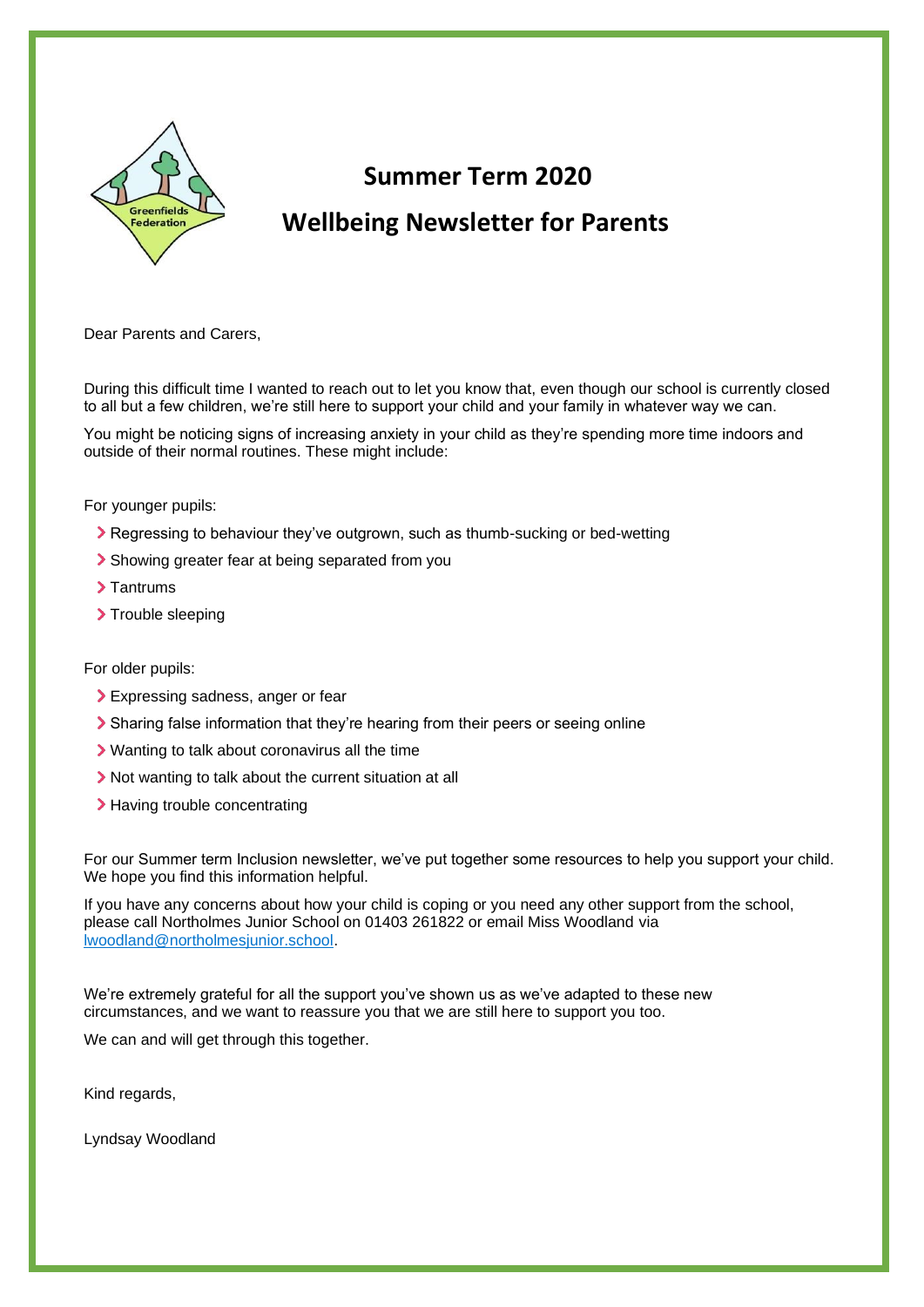## **Take care of yourself**

It's really important right now to take care of your own physical and mental health. Children are very perceptive, and they react to what they sense from the adults around them.

Here are some things you can do to help keep yourself healthy:

- **Connect with others** maintain relationships with people you care about through phone and video calls
- **Exercise**  take some time every day to move. You could go for a walk or run. You'll also find lots of fitness videos online for everything from yoga to dance. Find something you enjoy and that makes you feel good
- **Eat healthy meals**  try to keep a well-balanced diet and drink enough water
- **Get some sleep**  being anxious or worried can have a big impact on your sleep. If you're struggling to get a good night's sleep, try to develop a calming bedtime routine – for example, do 10 minutes of yoga or listen to calming music. There are also apps you can download that provide guided meditation to help you get to sleep more quickly
- **Turn off the news** it's important to keep up to date, but the 24-hour news cycle can make you more anxious. Limit your exposure to the news to only a small amount of time, just enough to know what the latest government guidance is
- **Do things you enjoy**  now that we're all spending more time at home, we can finally take up that hobby we've always meant to learn. Try baking or gardening or learning to knit. These are also great activities we can share with our children
- **> Set goals** it's easy to lose track of the days in our current situation, so it can be helpful to set daily and weekly goals to give us a sense of control and purpose. Examples might be setting a goal of walking for half an hour at least 3 times this week or reading a new book
- **Connect with the outdoors**  depending on where you live, it may not be possible to spend time outside. If you don't have a garden or terrace, you can still open a window to let some fresh air and sunlight in. Put a comfortable chair by the window so you can look outside and get some air as you read a book
- **Talk to someone**  during this difficult time, sharing with family and friends how you're feeling and what you're doing to cope can be helpful for both you and them. There are also helplines you can call for support – we've included a list at the end of this pack

### **How to talk to your child about what's happening**

No matter how calmly you manage the current environment, children are likely to be anxious, so it's important to talk to them about what's happening.

#### **For younger children**

Children pick up bits of information from their friends, from the news and from listening to adults talking around them – but they can misunderstand what they're hearing.

#### **Deal with the news head-on and talk about it openly and calmly, giving them the facts**

- o Give them age-appropriate information take a look at:
	- **[BBC Newsround hub](https://www.bbc.co.uk/newsround/51204456)** regularly updated with information and advice
	- $\bullet$  [#covibook](https://www.mindheart.co/descargables) for under 7s
	- [Children's guide to coronavirus](https://www.childrenscommissioner.gov.uk/publication/childrens-guide-to-coronavirus/) a download from the Children's Commissioner to help explain the situation to children
- $\circ$  Teach them how to know if information they find on the internet is reliable. Explain how some stories on social media may be based on rumours or inaccurate information
- Encourage them to take breaks from listening to or reading the news overexposure isn't helpful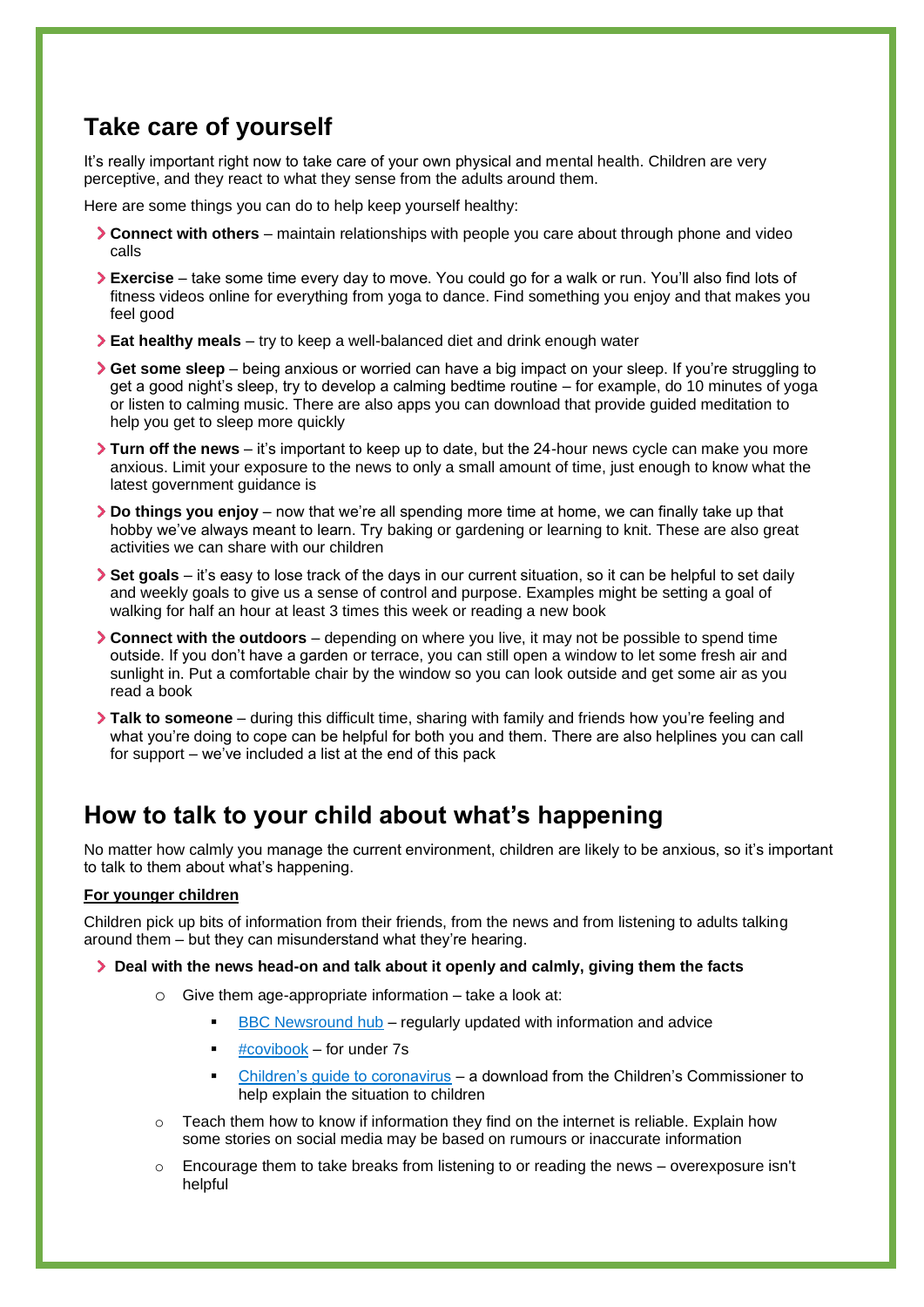#### **Encourage questions**

- $\circ$  This will give them the confidence to reach out, if they have anything to ask
- $\circ$  Be reassuring but honest when answering questions it's ok if you don't have all the answers
- $\circ$  Be ready to answer the same question over and over children tend to repeat themselves when they're feeling uncertain or worried, so you might have to answer the same questions more than once as they seek extra reassurance

#### **Be a role model**

- o Recognise and manage your own worries first
- Be open about your own feelings and let them know it's normal to be concerned for example, let them know you're also finding the news a bit worrying and what you're doing to stay calm

#### **Explain how our body's immune system protects us**

- o It's constantly working against germs without us knowing. We can't and don't need to control this process
- $\circ$  Explain that we're taking precautions against this particular germ because it's a new one which our bodies haven't come across before
- $\circ$  Remind them how important it is that they eat healthy food, sleep and exercise, as this helps to fight germs
- $\circ$  If it helps, reassure them that the effects of this virus on healthy young people are very mild

#### **Keep doing your bit to help children reduce the spread of germs**

- o Remind them to maintain good hygiene like bathing daily and wearing fresh clothes
- o Encourage them to sing 'happy birthday' twice when they're washing their hands

#### **For older children**

Older children will have the same anxieties about their own health and that of their family and friends as younger children. But they're also likely to feel socially isolated, and worried about the result of school closures on their education and what life will be like after the pandemic is over.

In addition to the steps above:

- **Encourage them to maintain social ties** relationships are especially important for older children, so give them room to keep in touch with their friends
- **Equip them with accurate information**  for example:
	- o [Mythbusters](https://www.who.int/emergencies/diseases/novel-coronavirus-2019/advice-for-public/myth-busters) from the World Health Organization

#### **Share tools to help them manage anxiety**

- o YoungMinds: [practical steps to take if you're anxious about coronavirus](https://youngminds.org.uk/blog/what-to-do-if-you-re-anxious-about-coronavirus/)
- o Mind: [how to take care of your wellbeing when staying home](https://www.mind.org.uk/information-support/coronavirus-and-your-wellbeing)

#### **If your child struggles with higher levels of anxiety**

Some children are naturally more anxious, such as those with existing phobias or obsessive-compulsive disorders. The current situation can make those anxieties worse.

- Set them to do activities such as counting, ordering and sorting tasks which can help them calm down
- Encourage them to use relaxation techniques such as controlled breathing
- **>** Look out for obsessive or compulsive behaviours and try to get ahead of them early by challenging unhelpful thoughts and assumptions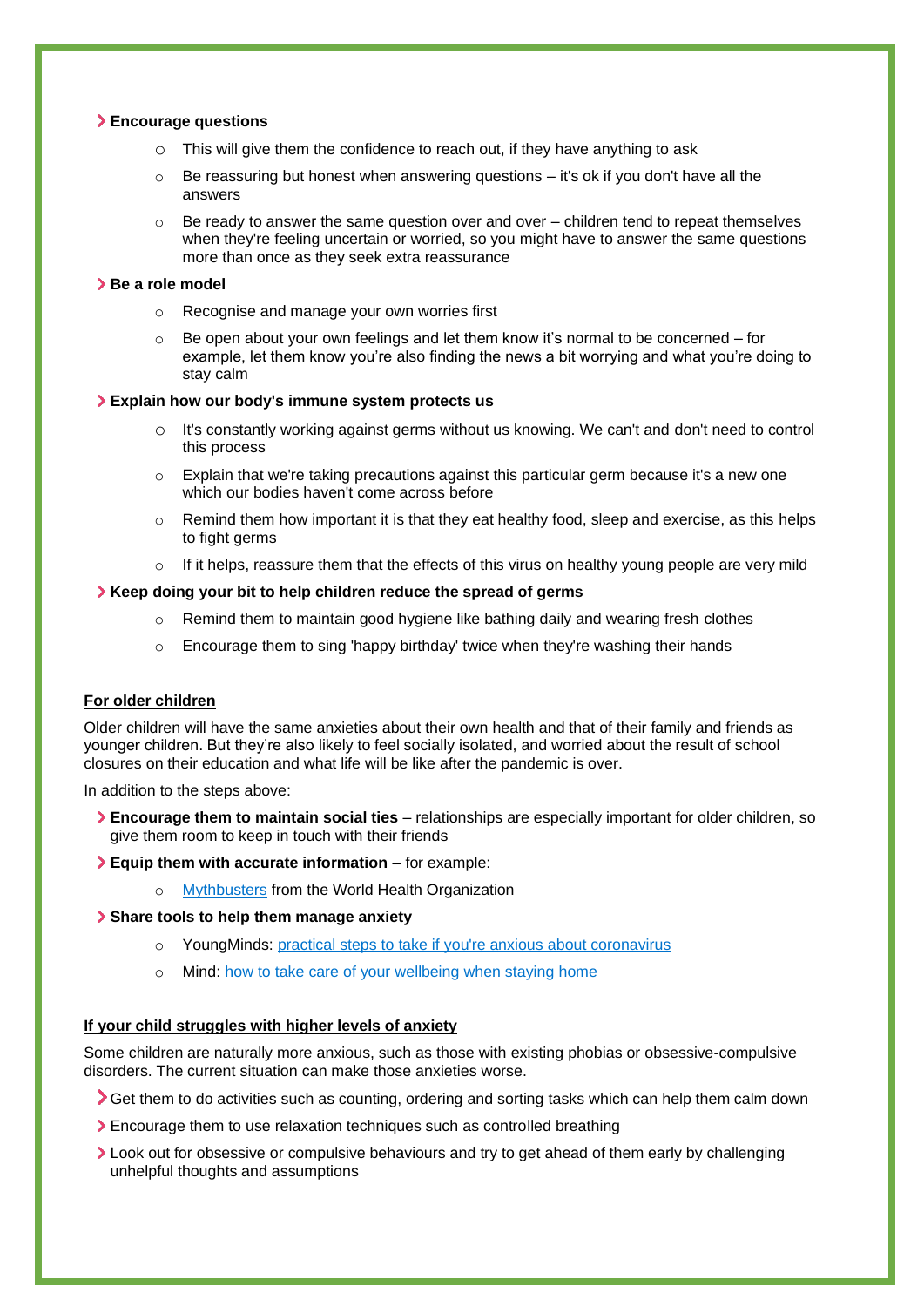If you're worried about your child's anxiety, **YoungMinds** is a charity dedicated to children's mental health. They've opened a [parents'](https://youngminds.org.uk/find-help/for-parents/parents-helpline/) helpline for confidential, expert advice. You can reach them at 0808 802 5544

#### **Helplines and websites for children and young people**

If your child would like to speak with someone confidentially, there are helplines and websites specifically for them.

| <b>ORGANISATION</b>                                                                                                                         | <b>CONTACT INFORMATION</b>                                                                                                                    |
|---------------------------------------------------------------------------------------------------------------------------------------------|-----------------------------------------------------------------------------------------------------------------------------------------------|
| <b>Shout</b><br>Free, confidential support via text, available<br>24/7                                                                      | Text SHOUT to 85258 in the UK to text with a trained<br>crisis volunteer who'll provide active listening and<br>collaborative problem-solving |
| The Mix<br>Free confidential telephone helpline and<br>online service that aims to find young<br>people the best help, whatever the problem | • Call 0808 808 4994 for free (11am to 11pm daily)<br>• Access the online community<br>• Email <b>The Mix</b>                                 |
| <b>ChildLine</b><br>Confidential telephone counselling service for<br>any child with a problem                                              | • Call 0800 1111 any time for free<br>• Have an online chat with a counsellor (9am to<br>midnight daily)<br>• Check out the message boards    |

### **How to make home learning work for your family**

We're realistic about what pupils will be able to do during this period, and we want you to be too.

You're not expected to become teachers and your children aren't expected to learn as they do in school. Simply providing them with some structure at home will help them to adapt.

The following tips are designed to help you create a positive learning environment at home. See what works best for your household.

- **Create and stick to a routine** if you can. This is what children are used to. For example, eat breakfast at the same time and make sure they're dressed before starting the 'school' day – avoid staying in pyjamas!
- **Involve your children in setting the timetable** where possible. It's a great opportunity for them to manage their own time better and it'll give them ownership
- **Check in with your children and try to keep to the timetable, but be flexible.** If a task/activity is going well or they want more time, let it extend where possible
- If you have more than 1 child at home, **consider combining their timetables**. For example, they might exercise and do maths together – see what works for your household
- **Designate a working space if possible**, and at the end of the day have a clear cut-off to signal school time is over
- **Stick the timetable up on the wall** so everyone knows what they should be doing when, and tick activities off throughout the day
- **Take stock at the end of each week.** What's working and what isn't? Ask your children, involve them too
- **Distinguish between weekdays and weekends**, to separate school life and home life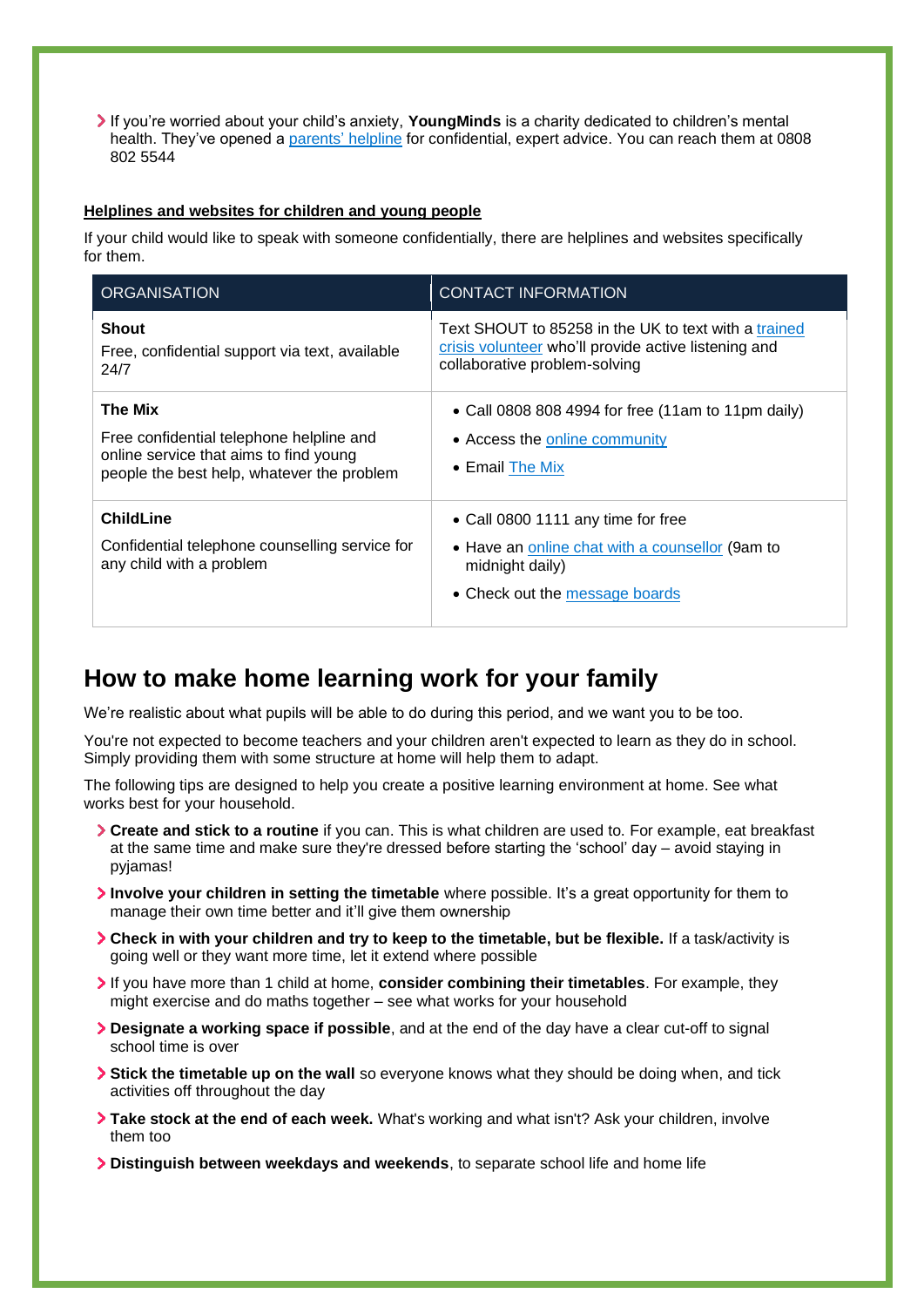- **Give them chores** to do so they feel more responsible about the daily routine at home
- Ask them to **help you cook** and bake
- Accept that **they'll probably watch more TV/spend time on their phone**  that's ok but you might want to set/agree some screen time limits

Please don't worry about your children getting behind with learning. Everyone's in the same boat, and when things get back to normal we'll make sure we get everyone back on track.

### **Where to find learning resources online**

There's plenty of support for parents online for everything from tools for home learning to PE:

| <b>ORGANISATION</b>                                                                                                                                   | <b>CONTACT INFORMATION</b>                          |
|-------------------------------------------------------------------------------------------------------------------------------------------------------|-----------------------------------------------------|
| <b>BBC Bitesize</b><br>Online resource for learning and revision.<br>Starting on 20 April, you'll also find daily<br>lessons to support home learning | Website: https://www.bbc.co.uk/bitesize             |
| GoNoodle<br>Movement and mindfulness videos for primary<br>children                                                                                   | Website: https://www.gonoodle.com/                  |
| STEM.org.uk<br>Free home learning resources for all ages in<br>science, technology, engineering and maths                                             | Website: https://www.stem.org.uk/home-learning      |
| Twinkl<br>This popular site for teachers is now offering<br>free daily activities for home learning                                                   | Website: https://www.twinkl.co.uk/home-learning-hub |

# **Where to turn to for help**

It's okay to not be okay. We all need someone to talk to sometimes. If you feel overwhelmed, at risk of abuse or experiencing financial need, there are people you can call on for support:

### **Mental health**

| <b>ORGANISATION</b>                                                                                                                       | <b>CONTACT INFORMATION</b>                                                      |
|-------------------------------------------------------------------------------------------------------------------------------------------|---------------------------------------------------------------------------------|
| <b>Mental Health Foundation</b><br>Provides information and support for anyone<br>with mental health problems or learning<br>disabilities | Website: www.mentalhealth.org.uk                                                |
| Mind<br>A mental health charity                                                                                                           | Phone: 0300 123 3393 (Monday to Friday, 9am to 6pm)<br>Website: www.mind.org.uk |
| NHS Support: Every Mind Matters                                                                                                           | https://www.nhs.uk/oneyou/every-mind-matters/                                   |